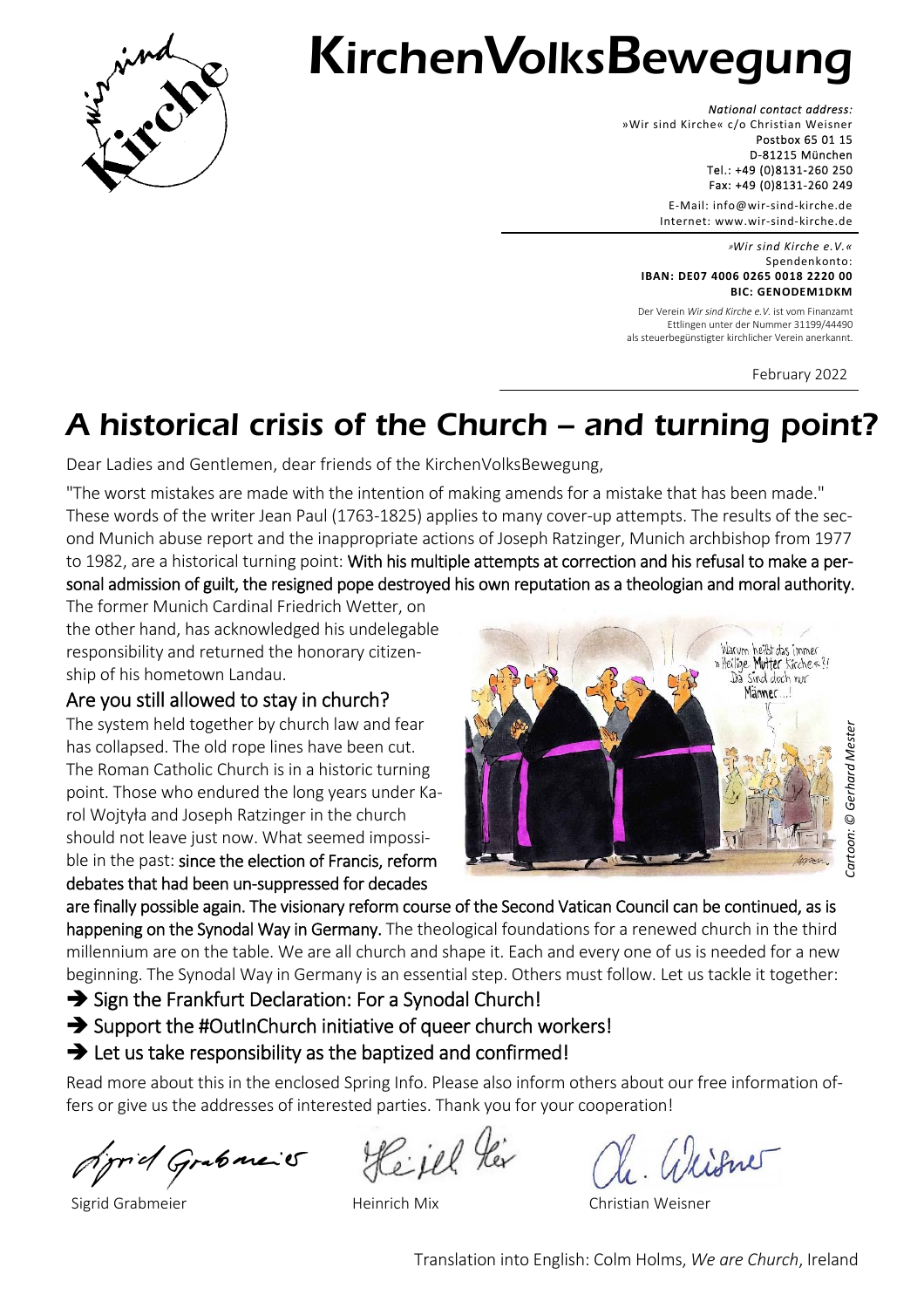

# KirchenVolksBewegung

2<sup>nd</sup> Munich Abuse Report and Cardinal Ratzinger → p. 2  *3rd Synodal Assembly in Frankfurt p. 3 News from the ChurchPeopleMovement p. 4* 

# **A historical crisis of the Church – and turning point?**

 years after the end of the Second World War we are in a world-historical crisis - but the Roman-Treats after the end of the Second World War we are in a world-historical crisis – but the Roman-Catholic world church is above all occupied with its own internal system crisis. 27 years after the Vienna abuse case of Cardinal Groër, 21 years after the revelations in the USA, 12 years after the revelations at the Berlin Canisius College by Father Klaus Mertes SJ and almost four years after the MHG study, the second Munich report has shown that the Roman Catholic Church in Germany is still at the beginning of the reappraisal.

# **Without believers, it cannot exist. If the wake‐up call is not heard, we will have to watch the system collapse: An**  institution that is choking on itself.

 *Bascha Mika; Frankfurter Rundschau, 26.2.2021*

 For many of the 27 German dioceses there are still no studies, some have not even commissioned one. This is one of the reasons why the state must now take action and help to uncover and process the problem. Beyond these expert opinions, however, dark field studies are also needed, as they have been done in France, for example.

*Cartoon: © Gerhard Mester*  Cartoon: © Gerhard Mester



 More and more new revelations (e.g., recently in France and Spain), but also out-of-time instructions from Rome (e.g., the ban on blessing homosexual partnerships) and the Vatican's non‐transparent actions toward those re‐ sponsible for the Cologne archdiocese have intensified the loss of trust and shaken the faith life of many people.

# **Responsibility and admission of guilt?**

 It is shocking that some of those responsible have not yet understood how much their actions, even if they were correct according to canon law, contradict the moral demands of the church, both then and now. It is outrageous how difficult it is for those responsible, both then and now, to admit their inalienable personal responsibility and to be prepared to confess their guilt.

 According to the Second Munich Report, this is espe‐ cially true for Joseph Ratzinger, who was archbishop in Mu‐ nich from 1977 to 1982. By refusing to take personal re‐ sponsibility, the former pope has destroyed his own repu‐ tation as a theologian and moral authority.

### **To dismiss structural issues as unimportant is uncatholic!**  *Prof'in Dr. Sabine Demel*

 Resignations at the various management levels may be necessary. More important, however, is a fundamental change of perspective toward those affected. More im‐ portant are concrete signs of conversion and renewal. More important is a fundamental change of direction, so that the original hopefulness of Christianity can once again come to the fore.

# **Turnaround through synodal ways and processes?**

 The third plenary assembly of the Synodal Way in Frank‐ furt at the beginning of February passed remarkable reso‐ lutions. All 14 proposals were adopted with the required two-thirds majority, including that of the bishops. For the dismantling of misguided clerical power structures, how‐ ever, the self‐integration of the bishops will be necessary within the current church law. Each individual bishop is now to be judged not by his words, but by his deeds.

**Even scandals can sometimes become signs that what has long been called for finally prevails.** 

# *Klaus Huber (klausvomdachsbuckel.de)*

 However, it will also be decisive whether the Synodal Way in Germany succeeds in joining forces with other countries. From our international networking we know that in the synodal processes already underway or planned in other countries, the "hot topics" of the Synodal Way will ultimately also come up. This will also have an impact on the worldwide synodal process in preparation for the World Synod 2023 in Rome. And as Bishop Bätzing so rightly said, "Rome is not the universal Church!"

# **Stepping up instead of stepping out!**

 Those who have endured the long years under Pope John Paul II and Joseph Ratzinger/Pope Benedict VXI in the Church should not leave just now, but support the reform forces that are well networked with each other.

*We are Church federal team* 

# Save the Date

September 23-25, 2022

# KirchenVolksKonferenz in Cologne

together with all reform forces in Germany More information in the summer info and at the address page 4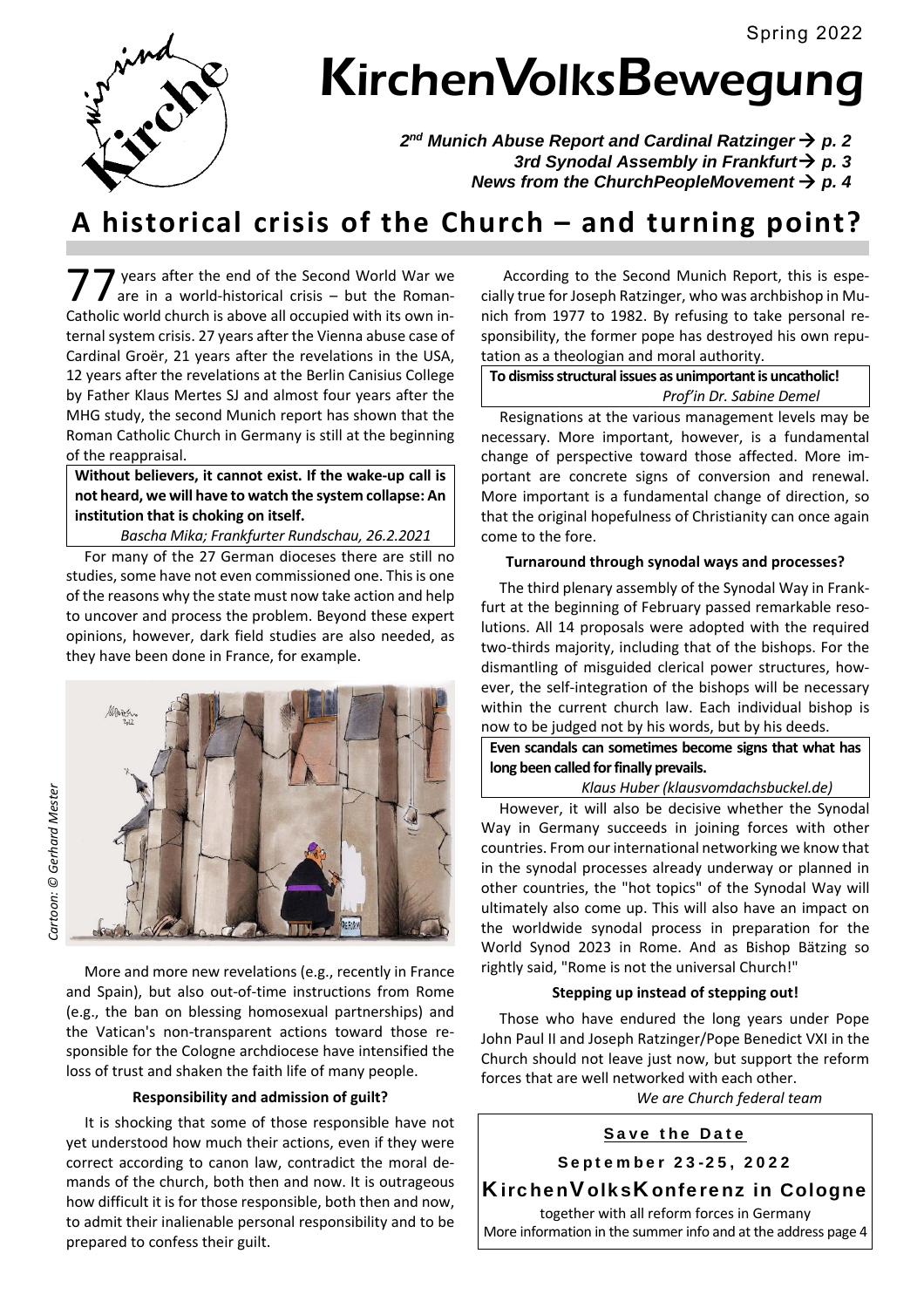



*Solidarity action on January 19, 2022 on the Munich Marienplatz* **"Balance sheet of horror"** 

The extensive second Munich abuse report exposes the pat‐ tern of cover‐up practiced for decades, also because of the shortage of priests: Suppression, hiding, transfer and lack of control. The experts speak of a "balance of horror". Instead of showing empathy for the individual victims of abuse, the first priority was always to protect the clerical system. It must be assumed that the individual cases described in de‐ tail are only the tip of the iceberg, because a dark field study is still missing.

 The second Munich report rightly deserves a great deal of attention because it presents in great detail the case of "Pas‐ tor X." and reveals the shady role of the then Munich Arch‐ bishop Joseph Ratzinger, which rightly receives worldwide attention. But it also shows the struggle for direction between the double pontificate of John Paul II/Benedict XVI and Francis.

 The first Munich abuse report by the same law firm in 2010 had already revealed appalling structures of abuse and institutional cover‐up. However, it was not published in or‐ der to protect the reputation of Pope Benedict XVI, who was still in office at the time. The concrete responsibility of Ratzinger as Archbishop of Munich could not or should not be clarified at that time.

# **"Catholic Spring" 2022 ?**

January

19<sup>th</sup> Solidarity action on Munich's Marienplatz square 20<sup>th</sup> Publication of 2nd Munich abuse report 24<sup>th</sup> #OutInChurch of 125 Catholic employees 24<sup>th</sup> First correction by Joseph Ratzinger 24/25<sup>th</sup> Monthly meeting of German Bishops' Conference 27<sup>th</sup> Press conference by Cardinal Marx 27<sup>th</sup> DIE ZEIT: "We were Pope"+interview with former GV Beer 30th Abuse in the "ARD‐Presseclub" and at "Anne Will February 2nd Online press conference of the reform groups 3rd Interview with Cardinal Marx in Süddeutsche Zeitung 3rd‐5th Plenary meeting of the Synodal Way in Frankfurt 8th Letter of the resigned pope and "fact check 10th Frankfurt Declaration: For a Synodal Church 10th DIE ZEIT: "An old man hopes for mercy". March

**2nd End of the "spiritual time‐out" for Cardinal Woelki 7.‐10th** Spring Plenary Assembly of German bishops

 It is right and necessary that the highly elaborate expert opinion of the Munich law firm Westphal Spilker Wastl (WSW) has made a moral evaluation of the events in addi‐ tion to the canonical evaluation. The church misconduct that has come to light cannot be remedied only administratively, e.g. through consistent action and better controls, but re‐ quires a correction of the underlying theology and church structure, as is currently being intensively worked out on the Synodal Way in Germany.

# **Unresolved causa Ratzinger**

With his multiple attempts to correct the current WSW report and his refusal to make a personal admission of guilt, the former pope has himself destroyed his reputation as a theologian and moral authority. Certainly Ratzinger has done more against sexualized violence than his predecessor John Paul II.

 But as head of the Congregation for the Doctrine of the Faith in Rome, Ratzinger placed crimes in this area world‐ wide under the "pontifical secret" in 2001 and brought all cases to Rome. Neither perpetrators nor victims nor accom‐ plices of clerical criminals were allowed to make their knowledge known. Only the Vatican was allowed to know. All cases were to be sent to the Congregation for the Doc‐ trine of the Faith, which was in no way suitable for this task, either in terms of content or organization. This was a fatal decision by Ratzinger, which was only overturned by Pope Francis.



# **Tasks for Cardinal Marx and the Archdiocese**

*We are Church* expects Cardinal Reinhard Marx, after Pope Francis' rejection of his resignation on June 10, 2021, to be even more resolute in his commitment to reforms in the Syn‐ odal Way and in Rome. In an interview, he spoke out in favor of an end to compulsory celibacy. In the Munich archdiocese, together with the committees, he should immediately implement what is already possible under church law: for example, that pastoral employees receive permanent permis‐ sion to preach, to baptize, to assist at marriages and for fu‐ neral ceremonies.

 The archdiocese must offer advisory support for the par‐ ishes affected and often divided by abuse, as has now been done for the Sauerteig initiative in Garching an der Alz, the place of abuse for many years of pastor X.

> www.wir-sind-kirche.de/muenchengutachten